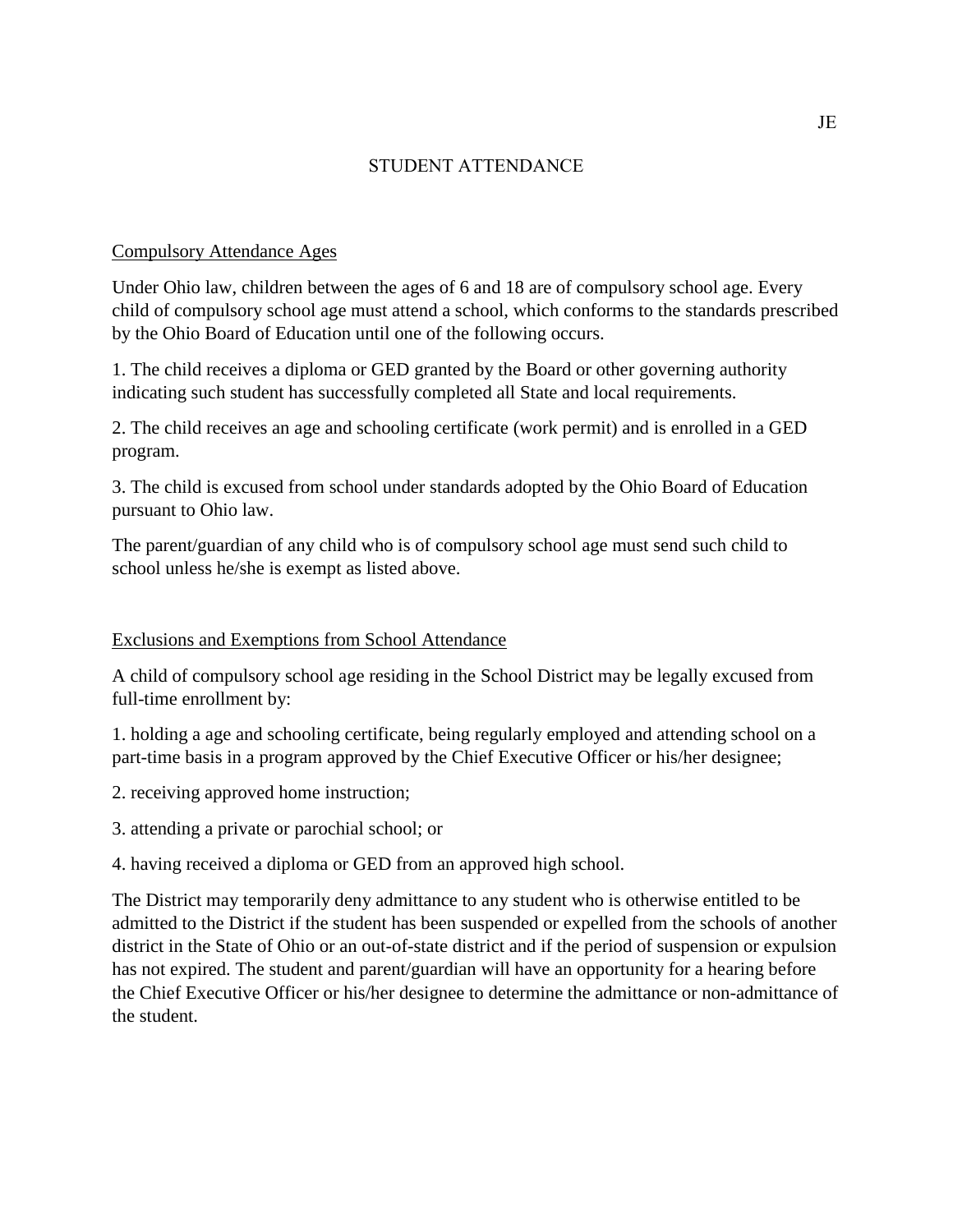## Absences and Excuses

Regular attendance by all students is very important. In many cases, irregular attendance is the major reason for poor schoolwork; therefore, all students are urged to make appointments, do personal errands, etc., outside of school hours.

Reasons for which students may be excused include, but are not limited to:

- 1. personal illness of the student;
- 2. illness in the student's family;
- 3. needed at home to perform necessary work directly and exclusively for parents or legal guardians (applies to students over 14 years of age only);
- 4. death in the family;
- 5. quarantine for contagious disease;
- 6. religious reasons;
- 7. traveling out of state to attend a Board-approved enrichment activity or extracurricular activity (applies to absences of up to 24 school hours) or
- 8. as determined by the Chief Executive Officer.

Each student who is absent must immediately, upon return to school, make arrangements with his/her teacher(s) to make up work missed. Students who are absent from school for reasons not permitted by State law may, or may not, be permitted to make up work. Each case is considered on its merits by the principal and the respective teacher(s). Students are requested to bring a note to school after each absence explaining the reason for the absence or tardiness.

The Board of Education does not believe that students should be excused from school for vacations or other nonemergency trips. The responsibility for such absences resides with the parent(s), and they must not expect any work missed by their child to be retaught by the teacher. If the school is notified in advance of such a trip, reasonable efforts are made to prepare a general list of assignments for the student to do while he/she is absent.

The Board authorizes the Chief Executive Officer to establish a hearing and notification procedure for the purpose of denying a student's driving privileges if that student of compulsory school age has been absent without legitimate excuse for more than 60 consecutive hours during a school month or a total of at least 90 hours during a school year.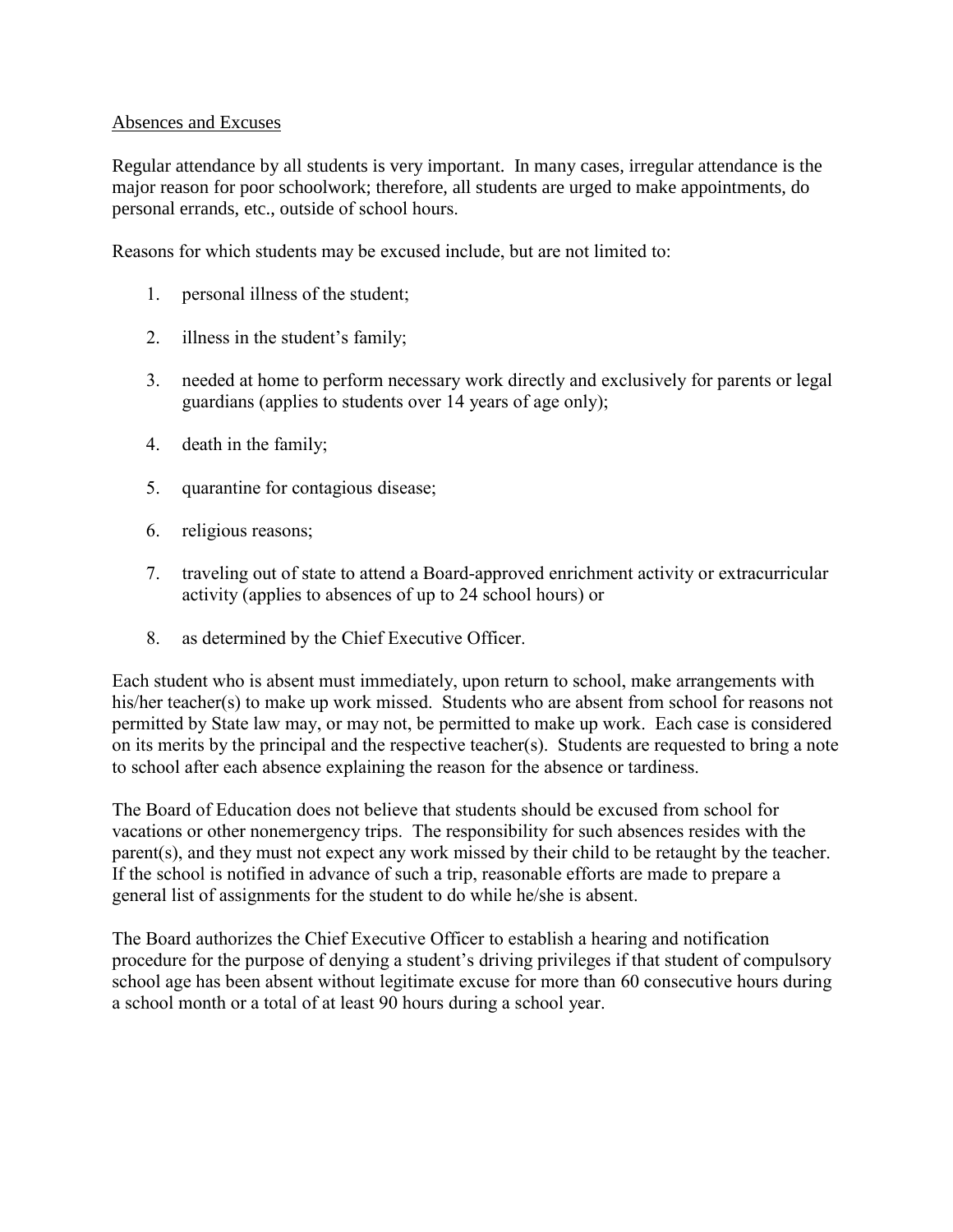# **Truancy**

The Board of Education endeavors to reduce truancy through cooperation with parents, diligence in investigating the causes of absence and use of strict guidelines in regard to tardiness and unexcused absence.

When the Board determines that a student has been truant and that the parent, guardian or other person having care of a child has failed to ensure the child's attendance at school, State law authorizes the Board to require the parent/guardian to attend a specified educational program.

This program has been established according to the rules adopted by the State Board of Education for the purpose of encouraging parental involvement in compelling the child's attendance at school.

On the request of the Chief Executive Officer, or when it comes to the attention of the school attendance officer or other appropriate officer of the District, the designated officer must investigate any case of supposed truancy within the District and must warn the child, if found truant, and the child's parent/guardian in writing of the legal consequences of being a "habitual" truant.

A "habitual truant" is any child of compulsory school age who is absent without a legitimate excuse for 30 or more consecutive hours, 42 or more hours in one month or 72 or more hours in a school year.

The parent is required to have the child attend school immediately after notification. If the parent fails to get the child to attend school, the attendance officer or other appropriate officer, if directed by the Superintendent or the Board, must send notice requiring the child's parent to attend a parental education program.

Regarding "habitual truants," the Board must take as an intervention strategy any appropriate action contained in Board policy.

The Board directs the administration to develop intervention strategies that include all of the following actions if applicable:

- 1. providing a truancy intervention plan meeting State law requirements for any student who is excessively absent from school;
- 2. providing counseling for a habitual truant;
- 3. requesting or requiring a parent/guardian having control of a habitual truant to attend parental involvement programs;
- 4. requesting or requiring a parent/guardian of a habitual truant to attend truancy prevention mediation programs;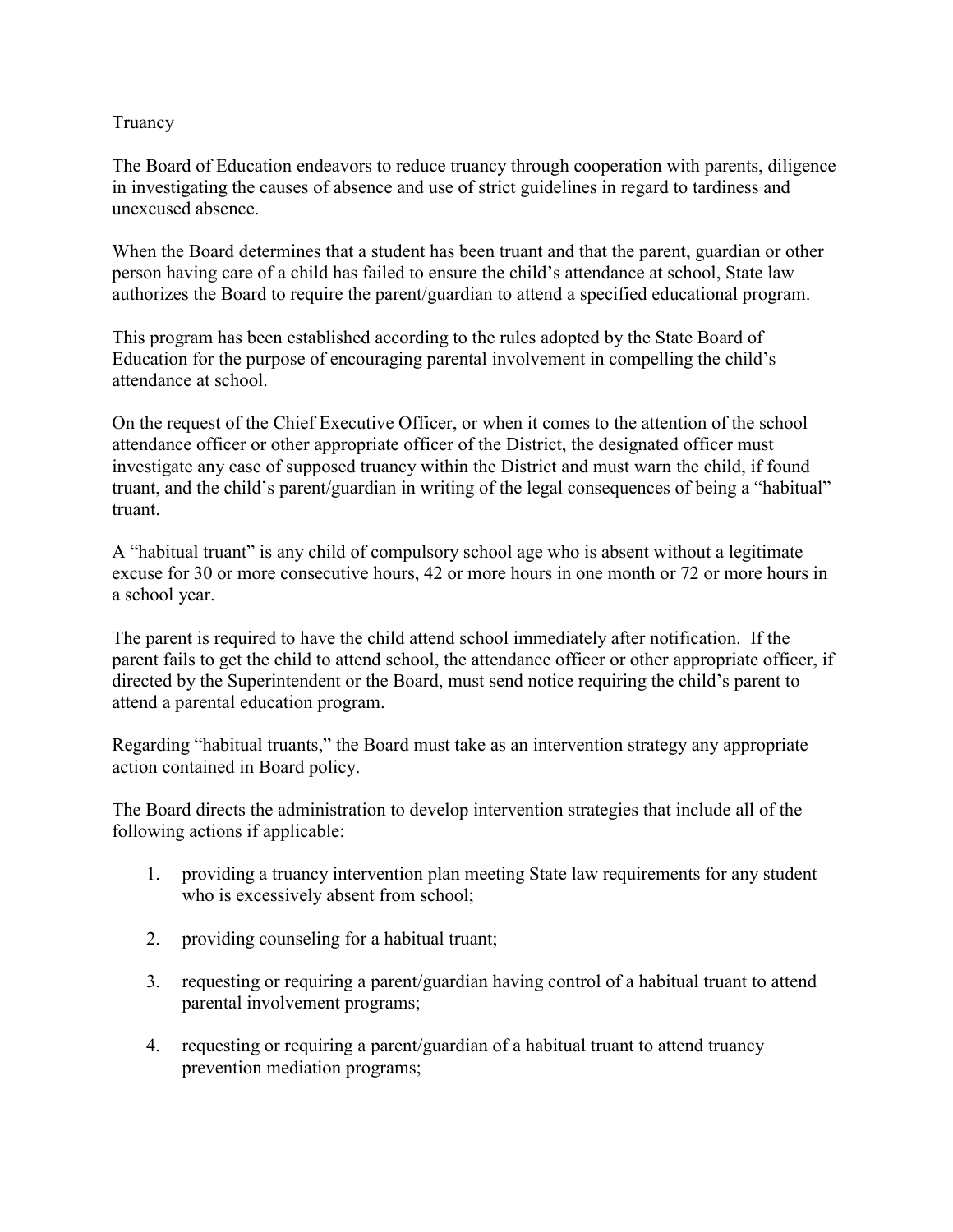- 5. notification to the Registrar of the Ohio Bureau of Motor Vehicles or
- 6. taking appropriate legal action.

The attendance officer provides notice to the parent/guardian of a student who is absent without excuse for 38 or more hours in one school month or 65 or more hours in a school year within seven days after the date of the absence triggering the notice. At the time of notice, the District may take any appropriate action as outlined in this policy as an intervention strategy.

Consistent with Ohio law, the School District shall not suspend, expel or remove a student from school, solely on the basis of the student's absences from school without a legitimate excuse.

## Absence Intervention Plan

Beginning with the 2017-2018 school year, when a student's absences surpass the threshold for a habitual truant, the principal or the Chief Executive Officer assigns the student to an absence intervention team within 10 days of the triggering event. The absence intervention team must be must be developed within seven school days of the triggering event and is based on the needs of the individual student. The team must include a representative from the student's school or District, a representative from the student's school or District who knows the student and the student's parent or their designee, and also may include a school psychologist, counselor, social worker or representative of an agency designed to assist students and their families in reducing absences. During the seven days while developing the team, the Chief Executive Officer or principal makes at least three meaningful, good faith attempts to secure participation of the student's parent. If the student's parent is unresponsive the District investigates whether the failure to respond triggers mandatory reporting to the appropriate children's services agency and instructs the absence team to develop the intervention plan without the parent.

Within 14 school days after a student is assigned to a team, the team develops a student specific intervention plan to work to reduce or eliminate further absences. The plan includes, at minimum a statement the District will file a complaint in Cuyahoga County Juvenile Court not later than 61 days after the date the plan is implemented if the student refuses to participate or fails to make satisfactory progress. The District makes reasonable efforts to provide the student's parent/guardian with written notice of the plan within seven days of development.

The absence intervention plan for a student may include contacting the Juvenile Court to have a student informally enrolled in an alternative to adjudication. The Board directs the Chief Executive Officer to develop written procedures regarding the use of and selection process for offering these alternatives to ensure fairness.

If the student becomes habitually truant within 21 school days prior to the last day of instruction of a school year, the District may either assign a school official to work with the student's parent/guardian to develop an intervention plan during the summer and implement the plan no later than seven days prior to the first day of instruction of the next school year, or reconvene the absence intervention process on the first day of instruction of the next school year.